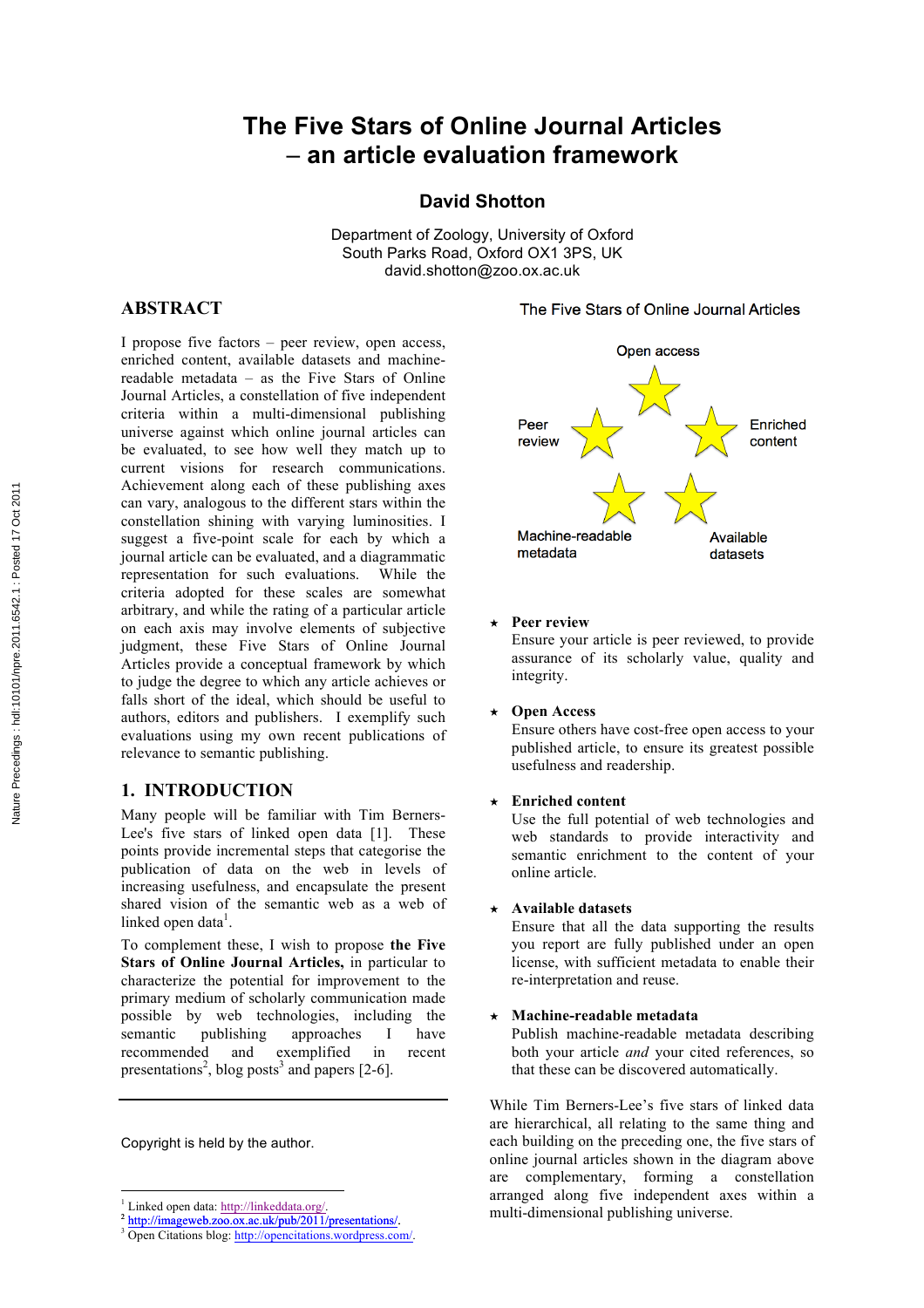# **2. VALUATION OF THE FIVE STARS**

Journal publication, as the primary dissemination channel and public record of new research results, is a vital ingredient of the scholarly workflow, and its key commodity, the original research article, is of primary importance, since it provides a peerreviewed dated 'version of record' of the authors' hypotheses, data and conclusions at the time of publication, and as such becomes an immutable part of the scientific record.

Recent developments in web technology can be used for the semantic enhancement of scholarly journals articles, providing better linking to other resources; adding descriptive metadata that assist article discovery and specify the meaning of terms and concepts within the article; allowing users access to 'lively' content in the form of interactive figures, re-orderable reference lists, etc.; providing downloadable summaries and numerical datasets in which the data are both accessible and actionable; and supplying machine-readable metadata describing both the article itself and its cited references [3, 4].

However, at present, many publishers primarily use the web simply as a cheap and convenient distribution medium for PDF documents, ignoring its greater potential. As the electronic embodiment of the printed page, the static PDF document is both familiar and easy for humans to read. However, it lacks user interactivity and is difficult for machines to interpret, thus inhibiting the development of services that can automatically link information between articles.

The Five Stars of Online Journal Articles proposed above encapsulate a richer vision. Each star is highly desirable in its own right, but it is only by achieving them all in combination that we will really advance scholarly communication. Of course, the degree of achievement along each of these publishing axes can vary, equivalent to the different stars within the constellation shining with varying luminosities.

Let us now consider how we might score performance against each star. My comments are addressed primarily to authors, but is should be clear to everyone that realization of these publishing goals will require the active and enthusiastic collaboration of journal publishers and editors.

# **2.1 Peer review**

Ensure your article is peer reviewed, to provide assurance of its scholarly value, quality and integrity.

Anonymous pre-publication peer review is currently being challenged, for example by Cameron Neylon<sup>4</sup>, yet stands at the heart of current

!!!!!!!!!!!!!!!!!!!!!!!!!!!!!!!!!!!!!!!!!!!!!!!!!!!!!!!

scholarly publishing practice as the principle quality assurance mechanism applied to journal articles. While the peer review status of an article would at first glance appear to be either true or false, it can have different degrees of completeness and openness, here characterized using a simply five-point scale from 0 to 4:

### 0 **No peer review**

The article is published without pre-publication peer review, for example in *Nature Preceedings* or on a preprint server such as arXiv.

# 1 **'Light' peer review**

The article is subjected to thorough review for scientific correctness, but is not evaluated for innovation,. This type of peer review is undertaken, for example, by *PLoS One* and some data journals.

# 2 **Full peer review**

All aspects of the article are reviewed anonymously by at least two reviewers selected from a panel by the editor or an editorial committee. Most journals adopt this policy.

# 3 **Full peer review with author responses**

Authors may respond to the reviews before the editor decides whether to accept or reject the paper, e.g. as practiced by *PLoS Computational Biology*.

# 4 **Open peer review**

Reviewers' names and their reviews are published with the article, reducing the risk of the abuse of anonymity by reviewers, as in the *Semantic Web Journal* and *BMJ Open*.

# **2.2 Open Access**

Ensure others have cost-free open access to your published article, to ensure its greatest possible usefulness and readership.

The Open Access movement presents the largest challenge to conventional scholarly publishing apart from the web itself. As with peer review, varying degrees of access openness can be rated on a five-point scale:

# 0 **No public access**

A paper may be circulated privately among colleagues, but is not published.

### **Subscription access**

The article is published in a subscription-access journal, inaccessible to those who lack personal or institutional subscriptions. The authors' copyright is transferred to the publisher, and preprint publication is not permitted.

# 2 **'Green' open access**

The subscription-access journal permits authors to self-publish preprints, or post-peer-review 'postprints', in their institutional repositories, preprint servers or elsewhere.

<sup>4</sup> http://cameronneylon.net/blog/peer-review-what-is-it-goodfor/.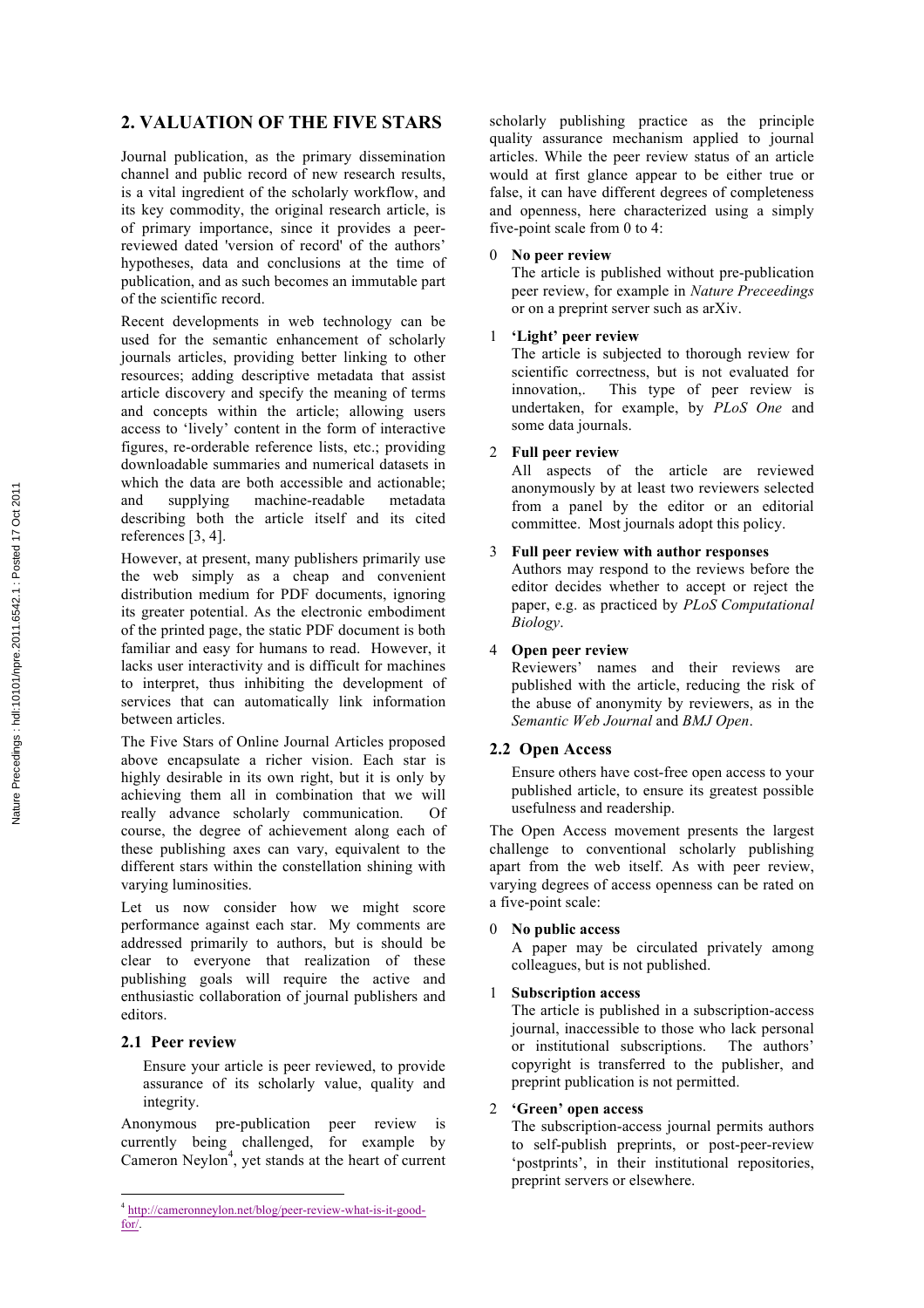### 3 **'Author choice' open access**

For payment of a special fee, the author may elect to publish an article with open access status within an issue of what is otherwise a subscription-access journal.

### 4 **'Gold' open access**

The work is published as an article in an open access journal that provides full and free open access to all of its articles on the publisher's website.

For most scientific disciplines, 'green' open access is a poor third among the open access choices, because of the difficulty that potential readers have in finding the open versions of such articles. However, new text mining services such as  $\text{CORE}^5$ are improving that situation.

### **2.3 Enriched content**

Use the full potential of web technologies and web standards to provide interactivity and semantic enrichment to the content of your online article.

Web technology can be used to provide various semantic enhancements of scholarly journals articles, links to external information sources of relevance to the textual context, and different types of user interactivity [3, 4].

### 0 **No enhancements**

The article is published online as a PDF document with no features beyond those that would be found in the print edition of the same article.

### 1 **Active web links**

The on-line article contains web links to information and web sites of direct relevance, for example authors' home pages, suppliers' catalogues, databases and cited articles.

### 2 **Semantic enrichment**

Key terms and concepts are identified and distinguished, with pop-ups providing definitions, formulae, database entries, etc. pulled by live web services; reference lists have citation typing.

### 3 **'Lively' content**

E.g. interactive figures, semantic lenses revealing numerical data beneath graphs, popups providing excerpts from cited papers relevant to the textual citation contexts, reorderable reference lists.

### 4 **Data fusions** ("mash-ups")

Integration of the article's data with pre-existing information (e.g. similar data from other articles), geographical location data plotted onto Google Maps, etc.

Of course, semantic enhancement is best integrated during authoring. While writing an article, authors can easily achieve quick wins in terms of functionality by ensuring links to external web resources are provided (e.g. to their own home pages, to reagent suppliers' catalogues, and to cited articles). An open-source plugin to Word 2007 has been published that permits semantic markup of named entities according to chosen ontologies [7], and it is hoped that other such authoring tools will soon become available.

Editors and publishers can also provide semantic enhancements, as exemplified by the Royal Society of Chemistry's Project Prospect journals<sup>6</sup>, and by Elsevier's Article of the Future<sup>7</sup>.

A post-publication alternative, that can provide semantic markup as annotations over articles presented as conventional static PDF documents, can be achieved by use of a 'smart' PDF reader such as Utopia Documents<sup>8</sup>, while third-party web services such as Reflect<sup>9</sup> and OpenCalais<sup>10</sup> can provide automated post-publication markup of named entities in HTML documents 'on the fly'.

### **2.4 Available datasets**

Ensure that all the data supporting the results you report are fully published under an open license, with sufficient metadata to enable their re-interpretation and reuse.

Through the Brussels Declaration of STM Publishing<sup>11</sup>, academic publishers have strongly endorsed the principle that research data relating to journal articles should be made freely available, to enable inspection of the data and validation of the claims made in the article, and to permit data reuse in other contexts. Particularly if the research has been undertaken with public funding, many believe that research data should be regarded as a common good [8, 9]. However, in this enthusiasm for openness, it is important to acknowledge the personal time and effort invested by the researchers who discover or create the data, and their moral right to have the first chance to explore, publish on and benefit academically from the data before publishing them.

The principles of how best to make data available on the web have already been described by Tim Berners-Lee in his five stars of linked data [1], and will not be repeated here. Rather, the following ratings reflect the nature of the data made available.

### 0 **No published data**

The only data available are those that can be obtained by the reader from within the text of the article itself. Figures and tables are not available for download, nor are any supporting datasets.

!!!!!!!!!!!!!!!!!!!!!!!!!!!!!!!!!!!!!!!!!!!!!!!!!!!!!!!

<sup>!!!!!!!!!!!!!!!!!!!!!!!!!!!!!!!!!!!!!!!!!!!!!!!!!!!!!!!</sup> <sup>5</sup> CORE: http://core-project.kmi.open.ac.uk/.

http://www.rsc.org/Publishing/Journals/ProjectProspect/.<br>http://www.elsevier.com/wps/find/authored\_newsitem.cws<br>home/companynews05\_01979.

<sup>&</sup>lt;sup>8</sup> Utopia Documents: http://getutopia.com/documents/<br><sup>9</sup> Reflect: http://reflect.ws/.<br><sup>10</sup> OpenCalais: http://www.opencalais.com/.<br><sup>11</sup> http://www.stm-assoc.org/brussels-declaration/.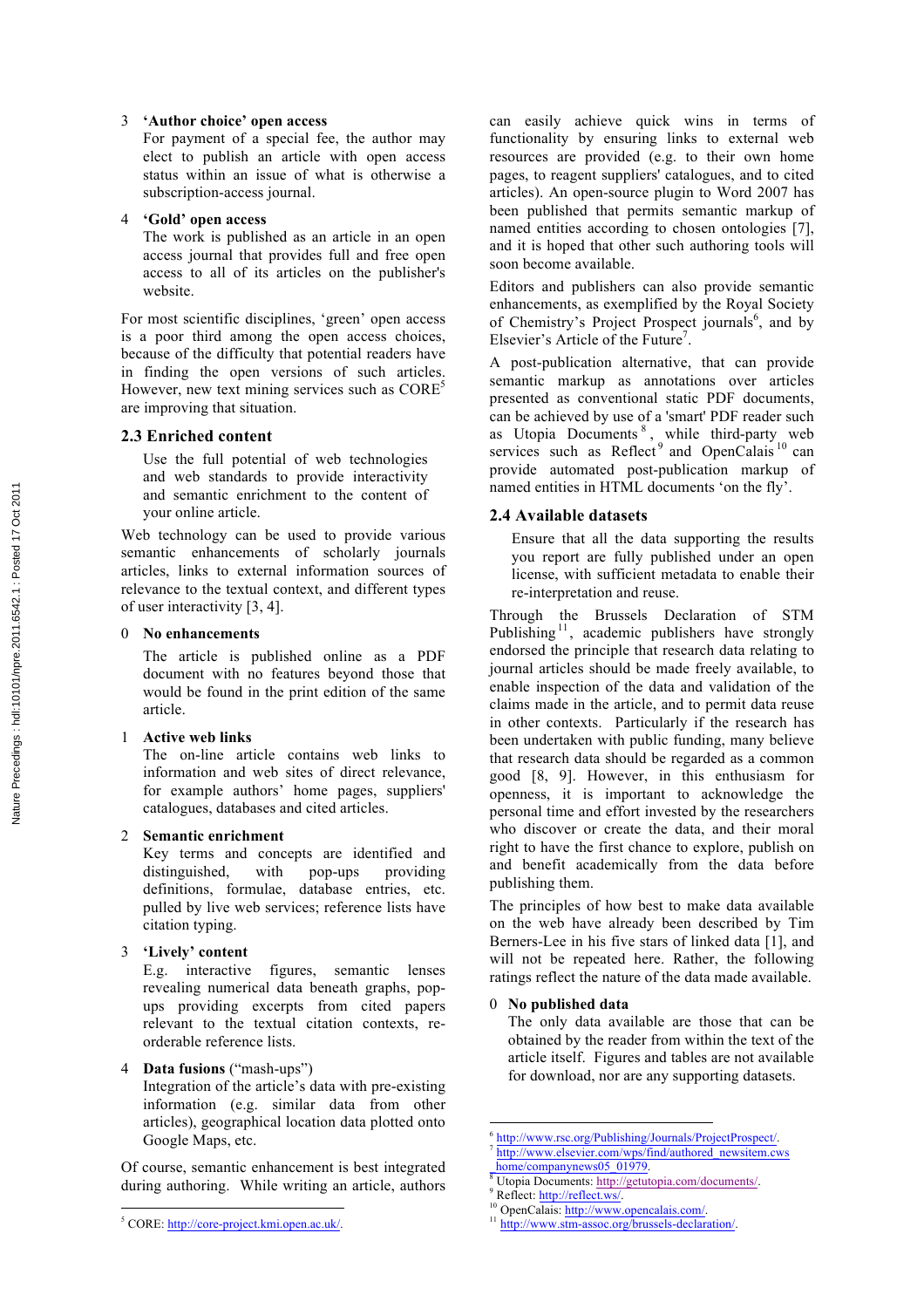### 1 **Figures and tables available**

The figures and tables within the article, which may have their own DOIs, are available for download, but only as images, e.g. as is the case from PLoS journal articles.

2 **Article data downloadable in actionable form** The data contained within the figures, graphs and tables of the article are available in actionable form, for example as downloadable numerical spreadsheets.

### 3 **Underlying datasets available**

The full research datasets on which the published article is based are published, with sufficient metadata to enable their reinterpretation and reuse.

### 4 **Data available to peer-reviewers**

These datasets are made available to peer reviewers, to assist in evaluation of the article, prior to their publication at the same time as the article.

*Where* the data are published is of great importance. Authors should bear in mind the very unsatisfactory nature of journal supplementary information files as repositories for valuable research data, in terms of openness, discoverability, curation, and reliable persistence [10-12]. As safer havens for published data, they should look instead to institutional repositories or, better, subject-specific databases and repositories such as the Dryad Data Repository<sup>12</sup>, that curates biological datasets linked to journal articles, makes them available prepublication to peer reviewers, then publishes them either at the same time as the article, or after an optional embargo period, under a Creative Commons CCZero open data license, with DataCite  $DOIs<sup>13</sup>$  to permit proper citation.

### **2.5 Machine-readable metadata**

Publish machine-readable metadata describing both your article *and* your cited references, so that these can be discovered automatically.

To date, publishers have employed a variety of proprietary XML-based informational models and document type definitions (DTDs) to mark up component parts of electronic documents (author list, abstract, acknowledgements, etc.), but all too often even this basic metadata is not made available to readers, who are given only a PDF version of the article.

Modern web information management techniques employing W3C standards such as RDF<sup>14</sup> and  $OWL2<sup>15</sup>$  permit information to be encoded using standard vocabularies in ways that permit computers to query metadata and integrate webbased information from multiple resources in an

!!!!!!!!!!!!!!!!!!!!!!!!!!!!!!!!!!!!!!!!!!!!!!!!!!!!!!!

automated manner. The SPAR (Semantic Publishing and Referencing) ontologies<sup>16</sup> are just some of the vocabularies being used for this purpose to describe scholarly publications [6].

Using these web standards and vocabularies, it is possible to provide semantic descriptions of the structural and rhetorical components of the article using DoCO, the Document Components Ontology<sup>17</sup>, and to create and publish machinereadable RDF metadata that describe the journal article itself, i.e. that encode the standard bibliographic information defining the article (authors, publication year, title, journal name, volume number, page numbers, DOI, etc.) using FaBiO, the FRBR-aligned Bibliographic Ontology<sup>18</sup>. It is also possible similarly to encode bibliographic information for all references within the article's reference list, and to use CiTO, the Citation Typing Ontology<sup>19</sup>, both to assert the *existence* of a citation between the citing and the cited papers (i.e. <Paper A> cito:cites <Paper B>) and also to characterise the type or nature of that citation both factually and rhetorically [5, 6].

Of course, machine-readable metadata need not stop there. There is a growing number of checklists and minimum information standards specifying the information that should be included in research publications within particular domains. One such example is MIIDI, a Minimal Information standard for reporting an Infectious Disease Investigation<sup>20</sup>. Metadata may be structured according to MIIDI to describe either a journal article or a research dataset. In the former case, the metadata can include statements about the main hypotheses of the research investigation, and the principle conclusions described in the article, in addition to providing factual statements concerning the nature of the disease, the number of patients, etc. Such metadata can form the basis for a structured digital summary describing the essence of an article in both human- and machine-readable form, which can be published as an Open Research Report<sup>21</sup>.

Available metadata can be rated on the following scale:

### 0 **No available metadata**

The article is published as a PDF document only. The XML markup used by the publisher during the article production, editing and publication workflow is discarded.

### 1 **DTD markup available**

The XML markup of the publisher's DTD (document type definition) denoting 'Abstract',

<sup>&</sup>lt;sup>12</sup> The Dryad Data Repository: <u>http://datadryad.org</u>. <sup>13</sup> DataCite: http://datacite.org/.<br><sup>14</sup> http://www.w3.org/TR/rdf-concepts/. 15 http://www.w3.org/TR/owl2-overview/.

<sup>!!!!!!!!!!!!!!!!!!!!!!!!!!!!!!!!!!!!!!!!!!!!!!!!!!!!!!!</sup>

<sup>&</sup>lt;sup>16</sup> The SPAR ontologies: <u>http://purl.org/spar/.</u><br><sup>17</sup> DoCO: <u>http://purl.org/spar/doco/.</u><br><sup>18</sup> FaBiO: <u>http://purl.org/spar/fabio/.</u><br><sup>19</sup> CiTO, the Citation Typing Ontology: <u>http://purl.org/spar/cito/.</u><br><sup>20</sup> MIIDI: htt

<sup>&</sup>lt;sup>21</sup> http://imageweb.zoo.ox.ac.uk/pub/2011/presentations/Shotton-ScienceOnlineLondon2011-OpenResearchReports.pdf.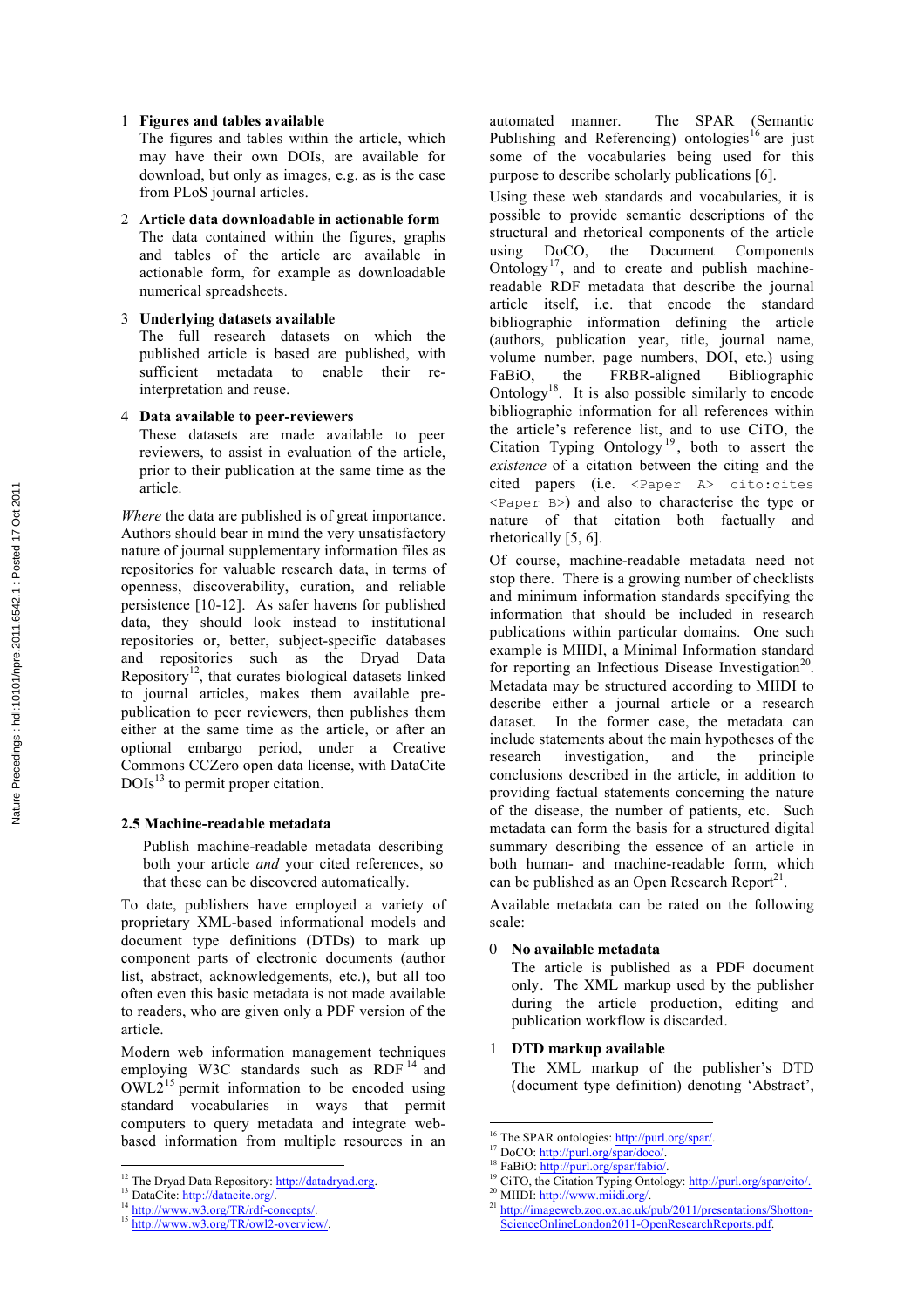'Acknowledgements', 'Authors', etc. is included in the XHTML version of the article.

2 **Bibliographic and citation metadata available**

Full bibliographic metadata for the article and full citation metadata for its reference list are published as open linked data.

### 3 **Rich embedded markup**

Additional structural, rhetorical and semantic markup is available within the online article.

### 4 **Structured article summary**

A machine-readable summary of the key facts, hypotheses, data and conclusions of the article is made freely available, based on a minimal information standard appropriate for the domain.

By using  $RDFa^{22}$ , it is possible to embed semantic markup within the HTML of web documents in such a way that these machine-readable metadata become part of the web of linked open data. Other possibilities of markup exist using microdata within HTML5 documents. Bibliographic and citation metadata can accompany the relevant journal article as supplementary online RDF files: such files accompany References [4] and [5]. However, as for the research datasets relating to the article, it is advantageous if the relevant metadata files are also submitted to appropriate open linked data repositories, such as those of the Open Bibliography Project  $23$  and the Open Citation Corpus<sup>24</sup>.

# **3 Evaluating articles against the Five Stars of Online Journal Articles**

While the criteria adopted for the evaluation scales presented in Section 2 are somewhat arbitrary, and while the rating of a particular article on each axis may involve elements of subjective judgments, these Five Stars of Online Journal Articles provide a conceptual framework by which to judge the degree to which any article achieves or falls short of the ideal, which should be useful to authors, editors and publishers, who should now ask themselves:

### **"How do my online journal articles rate against these five stars?"**

As an exercise in 'drinking my own champagne', I have evaluated articles [2] to [5] in the following reference list, rating each article on the five-point scale for each star from 0 to 4, and presenting the results in the diagrams and tables that accompany each reference, each having a unique constellation of stars with varying luminosities.

# **Acknowledgements**

I am most grateful to Bob DuCharme<sup>25</sup> who, inspired by Berners-Lee's five stars of linked data, challenged me to come up with five stars of online journal articles, following a talk I gave recently on semantic publishing. I also thank Tanya Gray and Katherine Fletcher for wise comments after reading preliminary drafts of this paper, and wish particularly to acknowledge the specific input made by Silvio Peroni<sup>26</sup>, who insisted that I specify evaluation scales for all five stars, and whose wise proposals concerning peer review and open access I have incorporated.

### **References**

- [1] Berners-Lee T (2009). Linked data. Available at http://www.w3.org/DesignIssues/ LinkedData.html.
- [2] Shotton D (2009) Semantic Publishing: The coming revolution in scientific journal publishing. *Learned Publishing* **22**: 85-94. doi:10.1087/2009202.

**Publisher**: Association of Learned and Professional Society Publishers.



### **Rating**

| Peer review (P)                  | 3        | Conventional peer review<br>with author feedback                                                          |
|----------------------------------|----------|-----------------------------------------------------------------------------------------------------------|
| Open Access (O)                  | 2        | Published in a subscription<br>access journal that permits<br>authors to publish<br>postprints elsewhere. |
| Enriched content<br>(E)          | 1.       | Plentiful web links within<br>the text, and direct links to<br>all referenced articles                    |
| Available datasets<br>(A)        | $\theta$ | Not applicable for this<br>article.                                                                       |
| Machine-readable<br>metadata (M) | 0        | None. Article available in<br>PDF only.                                                                   |

### **Overall rating 6**

[3] Shotton D, Portwin K, Klyne G, Miles A (2009) Adventures in semantic publishing: exemplar semantic enhancement of a research article. *PLoS Computational Biology* **5**: e1000361. doi: 10.1371/journal.pcbi.1000361.

!!!!!!!!!!!!!!!!!!!!!!!!!!!!!!!!!!!!!!!!!!!!!!!!!!!!!!!

<sup>!!!!!!!!!!!!!!!!!!!!!!!!!!!!!!!!!!!!!!!!!!!!!!!!!!!!!!!</sup>  $^{22}$  http://www.w3.org/TR/xhtml-rdfa-primer/.<br><sup>23</sup> Open Bibliography Project:

<sup>&</sup>lt;sup>23</sup> Open Bibliography Project:<br>http://openbiblio.net/2011/06/30/final-product-post-open-

<sup>&</sup>lt;sup>24</sup> Open Citation Corpus: http://opencitations.net.

<sup>&</sup>lt;sup>25</sup> Bob DuCharme: http://www.snee.com/bobdc.blog.<sup>26</sup> Silvio Peroni: http://palindrom.es/phd/.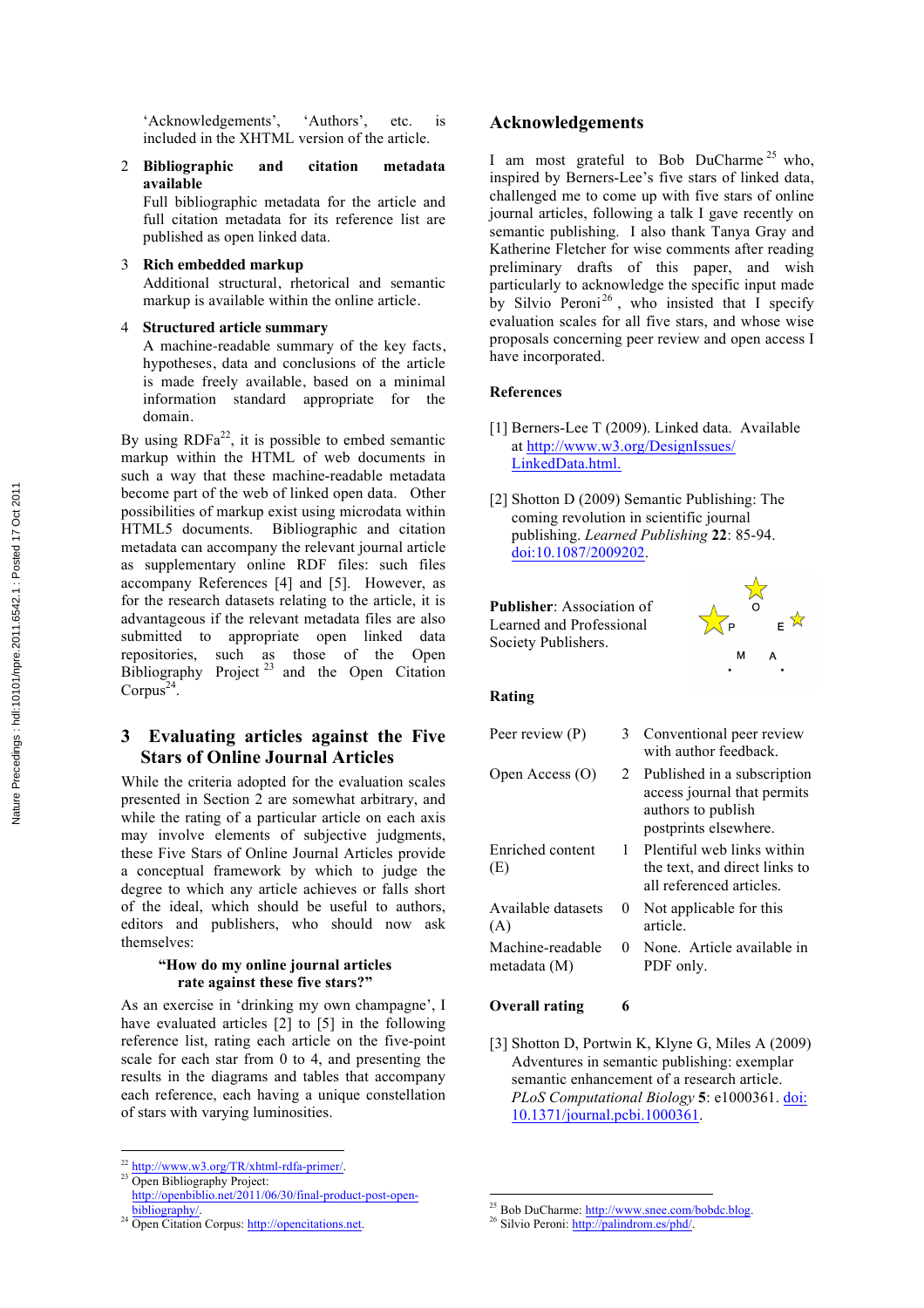| <b>Publisher:</b><br>Public Library of<br>Science. |                                                                                                                                                                                                                      |
|----------------------------------------------------|----------------------------------------------------------------------------------------------------------------------------------------------------------------------------------------------------------------------|
| Rating                                             |                                                                                                                                                                                                                      |
| Peer review<br>4<br>(P)                            | Conventional peer review with<br>author feedback. (Peer review<br>not open, but given the<br>maximum score of 4 because<br>of the exceptional lengths to<br>which the editor and one<br>reviewer went in helping the |

authors improve the paper.) Open Access (O) 4 Published in an open access journal with a Creative Commons attribution license.

Enriched content (E) 2 Plentiful web links in the text, direct links to all referenced articles, figures bearing their own DOIs, and links to examples of semantic enhancement in our enhanced version of Reference [4].

| Available      |   | Two supplementary                |
|----------------|---|----------------------------------|
| datasets $(A)$ |   | information files having their   |
|                |   | own DOIs, giving technical       |
|                |   | details of the semantic          |
|                |   | enhancements made to Reis et     |
|                |   | al. $(2008)$ [4], published with |
|                |   | this article.                    |
| Machine-       | 1 | Structural markup available in   |
| readable       |   | the XHTML version of the         |

metadata (M) article.

# **Overall rating 13**

[4] Reis RB, Ribeiro GS, Felzemburgh RDM, Santana FS, Mohr S, et al. (2008) Impact of environment and social gradient on *Leptospira* infection in urban slums *PLoS Neglected Tropical Diseases* **2**: e228.

**Original version** (http://dx.doi.org/10.1371/ journal.pntd.0000228).

**Publisher**: Public Library of Science.

# F.

# **Rating**

- Peer review (P) Open Access (O)
	- 3 Conventional peer review with author feedback. 4 Published in an open access
		- journal with a Creative Commons attribution license.

| Enriched<br>content $(E)$            | 0 | Article lacks useful web links in<br>the text and lacks direct links to<br>referenced articles.                                                                                                      |
|--------------------------------------|---|------------------------------------------------------------------------------------------------------------------------------------------------------------------------------------------------------|
| Available<br>datasets $(A)$          | 1 | Figures and table within the<br>article have their own DOIs, but<br>are only downloadable as<br>images, so that the data in the<br>graphs and table are not available<br>as actionable spreadsheets. |
| Machine-<br>readable<br>metadata (M) | 1 | Structural markup available in<br>the XHTML version of the<br>article.                                                                                                                               |

# **Overall rating 9**

# **Semantically enhanced version**

(http://dx.doi.org/10.1371/journal.pntd.0000228.x0 01).

**Publisher**: David Shotton, IBRG, Oxford University.



# **Rating**

| Peer review<br>(P)                   | 3 | Conventional peer review of the<br>original article, with author<br>feedback.                                                                                  |
|--------------------------------------|---|----------------------------------------------------------------------------------------------------------------------------------------------------------------|
| Open Access<br>(0)                   | 4 | Enhanced version republished<br>with a Creative Commons<br>attribution license.                                                                                |
| Enriched<br>content $(E)$            | 4 | Of many types, as fully<br>described in Reference [3].                                                                                                         |
| Available<br>datasets $(A)$          | 2 | Data for table and some figures<br>kindly provided by the authors,<br>and made available as<br>downloadable actionable<br>spreadsheets with their own<br>DOIs. |
| Machine-<br>readable<br>metadata (M) | 3 | Structural and semantic markup<br>within the text available as<br>XHTML; embedded RDFa                                                                         |

provides basic bibliographic information; two downloadable RDF files with their own DOIs accompany the enhanced article, one giving full bibliographic metadata about the article and the second providing bibliographic details, citation typing information and citation frequencies for all the cited references. Article summary available as a separate document, but not in machine-readable format.

**Overall rating 16**